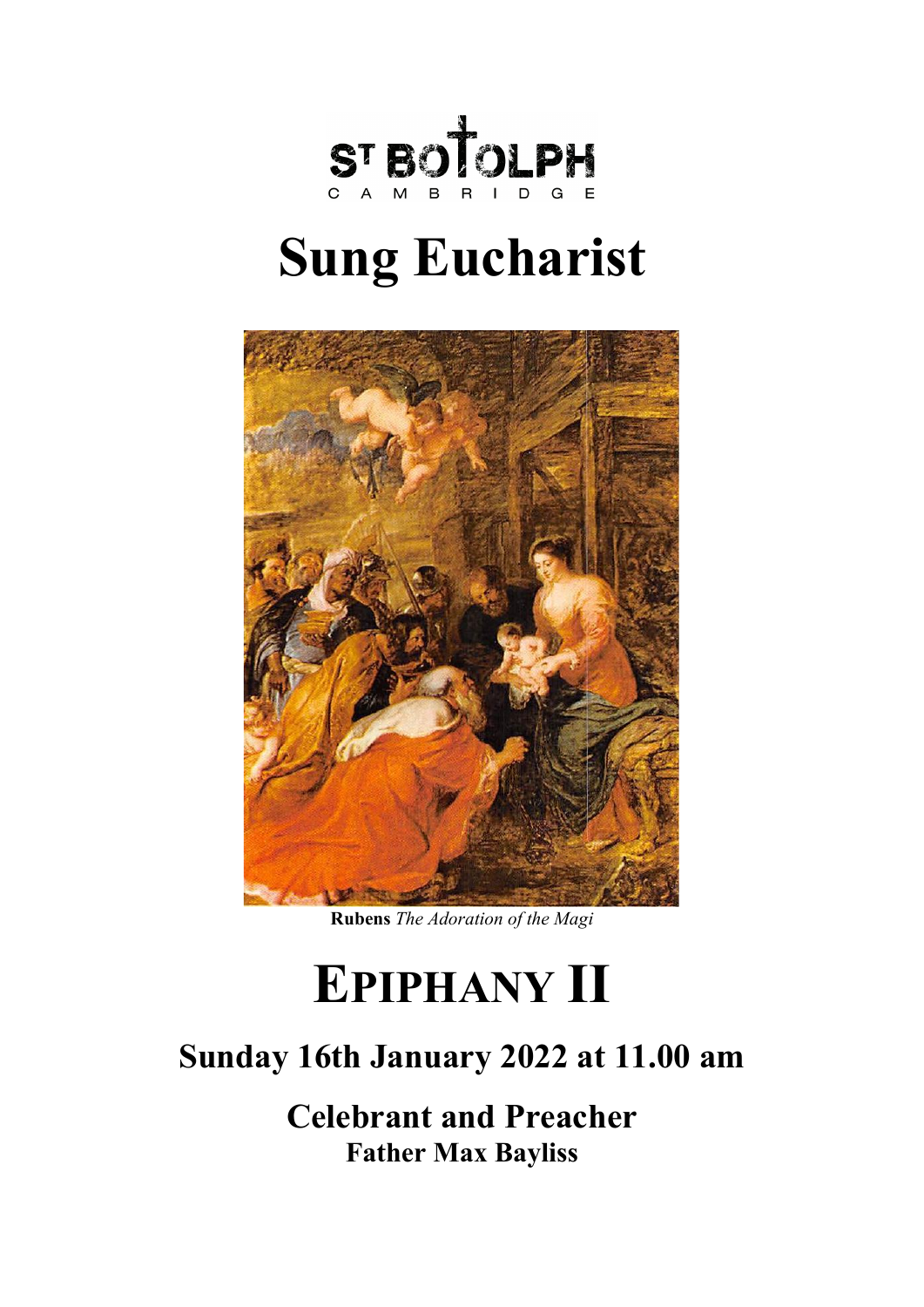*¶ Please stand*

### **WELCOME**

#### **Introit Hymn 55** *Hail to the Lord's Anointed!*

#### *¶ Please kneel or sit*

#### *THE LORD'S PRAYER*

UR Father, which art in heaven, hallowed be thy name; thy kingdom come; thy will be done; In earth as it is in heaven. Give us this day our daily bread. And forgive us our trespasses, as we forgive them that trespass against us. And lead us not into temptation; but deliver us from evil. **Amen.** O

#### *THE COLLECT FOR PURITY*

#### LMIGHTY God,

**unto whom all hearts be open, all desires known, and from whom no secrets are hid; Cleanse the thoughts of our hearts by the inspiration of thy Holy Spirit, that we may perfectly love thee, and worthily magnify thy holy Name; through Christ our Lord**. **Amen.**  A

#### *THE SUMMARY OF THE LAW*

OUR Lord Jesus Christ said: Hear, O Israel, The Lord our God is one Lord; and thou shalt love the Lord thy God with all thy heart, and with all thy soul, and with all thy mind, and with all thy Lord thy God with all thy heart, and with all thy soul, and with all thy mind, and with all thy strength. This is the first commandment. And the second is like, namely this: Thou shalt love thy neighbour as thyself. There is none other commandment greater than these. On these two commandments hang all the Law and the Prophets.

#### **Lord have mercy upon us and write all these thy laws in our hearts, we beseech thee.**

Let us pray.

#### *THE COLLECT FOR THE SOVEREIGN*

LMIGHTY God, whose kingdom is everlasting, and power infinite: Have mercy upon the whole ALMIGHTY God, whose kingdom is everlasting, and power infinite: Have mercy upon the whole<br>Church; and so rule the heart of thy chosen servant ELIZABETH, our Queen and Governor, that she (knowing whose minister she is) may above all things seek thy honour and glory: and that we, and all her subjects (duly considering whose authority she hath) may faithfully serve, honour, and humbly obey her, in thee, and for thee, according to thy blessed Word and ordinance; through Jesus Christ our Lord, who with thee and the Holy Ghost liveth and reigneth, ever one God, world without end. **Amen.**

#### *THE COLLECT OF THE DAY*

LMIGHTY and everlasting God, who dost govern all things in heaven and earth: Mercifully ALMIGHTY and everlasting God, who dost govern all things in heaven and earth: Mercifully hear the supplications of thy people, and grant us thy peace all the days of our life; through Jesus Christ our Lord. **Amen**.

*¶ Please sit*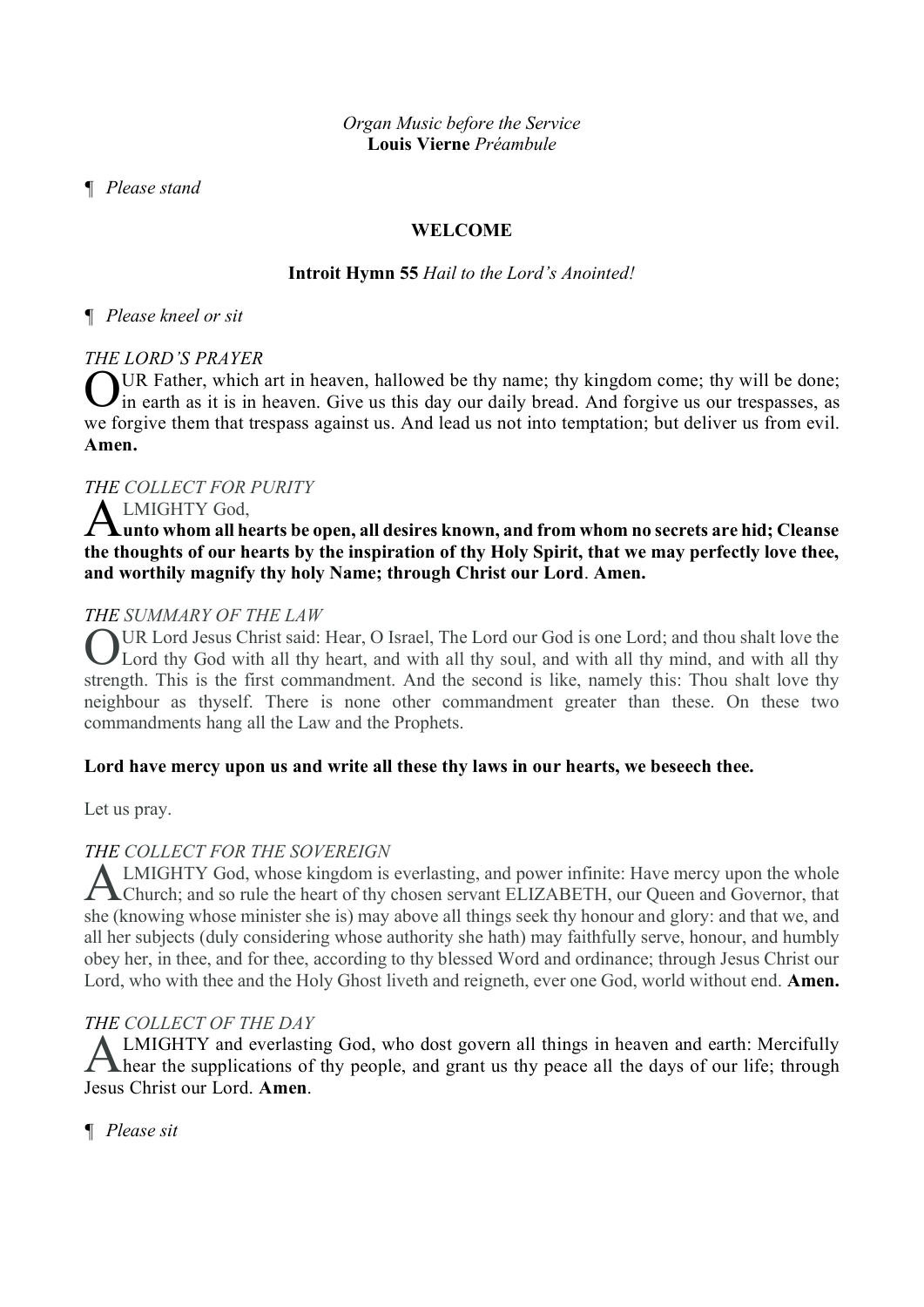#### *THE EPISTLE (read by Fiona Stewart)*

*The Epistle is written in the twelfth chapter of the letter of St Paul to the Romans, beginning at the sixth verse.*

AVING then gifts differing according to the grace that is given to us, whether prophecy, let HAVING then gifts differing according to the grace that is given to us, whether prophecy, let us prophesy according to the proportion of faith; or ministry, let us wait on our ministering; or he that teacheth, on teaching; or he that exhorteth, on exhortation: he that giveth, let him do it with simplicity; he that ruleth, with diligence; he that sheweth mercy, with cheerfulness. Let love be without dissimulation. Abhor that which is evil, cleave to that which is good. Be kindly affectioned one to another with brotherly love, in honour preferring one another: not slothful in business; fervent in spirit; serving the Lord; rejoicing in hope; patient in tribulation; continuing instant in prayer; distributing to the necessity of saints; given to hospitality. Bless them which persecute you; bless, and curse not. Rejoice with them that do rejoice, and weep with them that weep. Be of the same mind one towards another. Mind not high things, but condescend to men of low estate.

*Here endeth the Epistle.*

*¶ Please stand*

**Gradual Hymn NEH 52** *O Worship the Lord in the beauty of holiness!*

#### *THE GOSPEL*

*The Holy Gospel is written in the second chapter of the Gospel according to St John, beginning at the first verse.*

#### **Glory be to thee, O Lord.**

ND the third day there was a marriage in Cana of Galilee, and the mother of Jesus was there. AND the third day there was a marriage in Cana of Galilee, and the mother of Jesus was there.<br>And both Jesus was called, and his disciples, to the marriage. And when they wanted wine, the mother of Jesus saith unto him, They have no wine. Jesus saith unto her, Woman, what have I to do with thee? mine hour is not yet come. His mother saith unto the servants, Whatsoever he saith unto you, do it. And there were set there six water-pots of stone, after the manner of the purifying of the Jews, containing two or three firkins apiece. Jesus saith unto them, Fill the water-pots with water. And they filled them up to the brim. And he saith unto them, Draw out now, and bear unto the governor of the feast. And they bare it. When the ruler of the feast had tasted the water that was made wine, and knew not whence it was, (but the servants which drew the water knew,) the governor of the feast called the bridegroom, and saith unto him, Every man at the beginning doth set forth good wine, and when men have well drunk, then that which is worse: but thou hast kept the good wine until now. This beginning of miracles did Jesus in Cana of Galilee, and manifested forth his glory, and his disciples believed on him.

#### **Praise be to thee, O Christ.**

*¶ Please remain standing*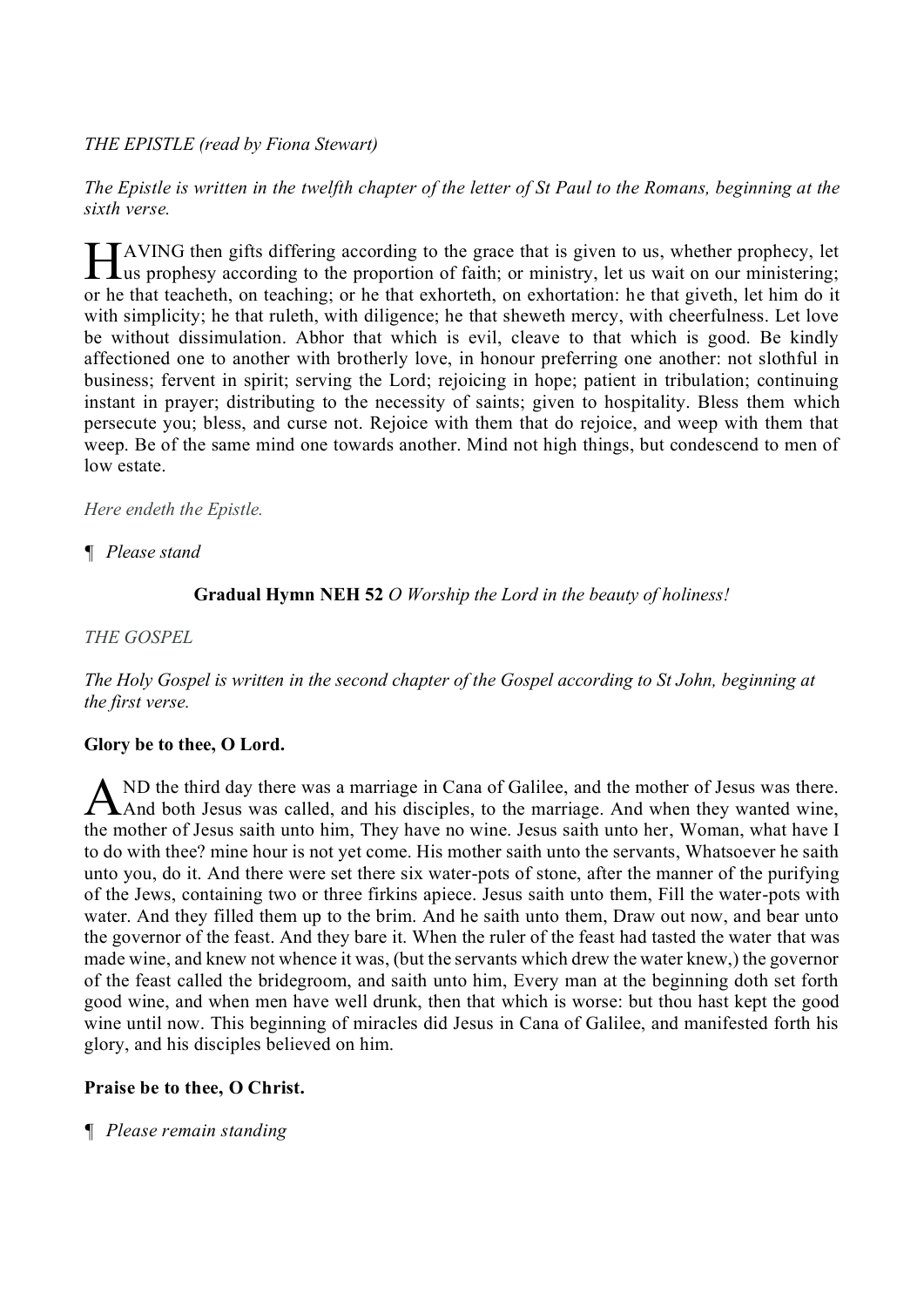#### *THE NICENE CREED (Merbecke)*

BELIEVE in one God the Father Almighty, Maker of heaven and earth, And of all things visible **AND INSTERT CHILE (NOTE COON)**<br> **And invisible:** And in one Lord Jesus Christ, the only-begotten Son of God, Begotten of his Father before all worlds, God of God, Light of Light, Very God of very God, Begotten, not made, Being of one substance with the Father, By whom all things were made: Who for us men and for our salvation came down from heaven, And was incarnate by the Holy Ghost of the Virgin Mary, And was made man, And was crucified also for us under Pontius Pilate. He suffered and was buried, And the third day he rose again according to the Scriptures, And ascended into heaven, And sitteth on the right hand of the Father. And he shall come again with glory to judge both the quick and the dead: Whose kingdom shall have no end. And I believe in the Holy Ghost, The Lord and giver of life, Who proceedeth from the Father and the Son, Who with the Father and the Son together is worshipped and glorified, Who spake by the Prophets. And I believe one Catholick and Apostolick Church. I acknowledge one Baptism for the remission of sins. And I look for the Resurrection of the dead, And the life of the world to come. Amen.

*¶ Please sit*

#### THE SERMON

#### *¶ Please stand*

#### **Offertory Hymn NEH 49 (tune ii)** *Brightest and best of the sons of the morning*

#### *¶ Please kneel or sit*

#### *THE INTENTIONS*

. . . Let us pray for the whole state of Christ's Church militant here on earth:

#### *THE PRAYER FOR THE CHURCH MILITANT*

LMIGHTY and ever living God, who by thy holy Apostle hast taught us to make prayers, and **ALMIGHTY** and ever living God, who by thy holy Apostle hast taught us to make prayers, and supplications, and to give thanks for all men; We humbly beseech thee most mercifully to accept our oblations, and to receive these our prayers, which we offer unto thy Divine Majesty; beseeching thee to inspire continually the Universal Church with the spirit of truth, unity, and concord: And grant that all they that do confess thy holy Name may agree in the truth of thy holy Word, and live in unity and godly love.

We beseech thee also to save and defend all Christian kings, princes and governors; and specially thy servant Elizabeth our Queen; that under her we may be godly and quietly governed: and grant unto her whole council, and to all that are put in authority under her, that they may truly and indifferently minister justice, to the punishment of wickedness and vice, and to the maintenance of thy true religion, and virtue.

Give grace, O heavenly Father, to all Bishops and Curates, that they may, both by their life and doctrine, set forth thy true and lively Word, and rightly and duly administer thy holy Sacraments.

And to all thy People give thy heavenly grace; and especially to this congregation here present; that, with meek heart and due reverence, they may hear, and receive thy holy Word; truly serving thee in holiness and righteousness all the days of their life.

And we most humbly beseech thee, of thy goodness, O Lord, to comfort and succour all them who, in this transitory life, are in trouble, sorrow, need, sickness, or any other adversity. And we also bless thy holy Name for all thy servants departed this life in thy faith and fear; beseeching thee to give us grace so to follow their good examples, that with them we may be partakers of thy heavenly kingdom. Grant this, O Father, for Jesus Christ's sake, our only Mediator and Advocate. **Amen.**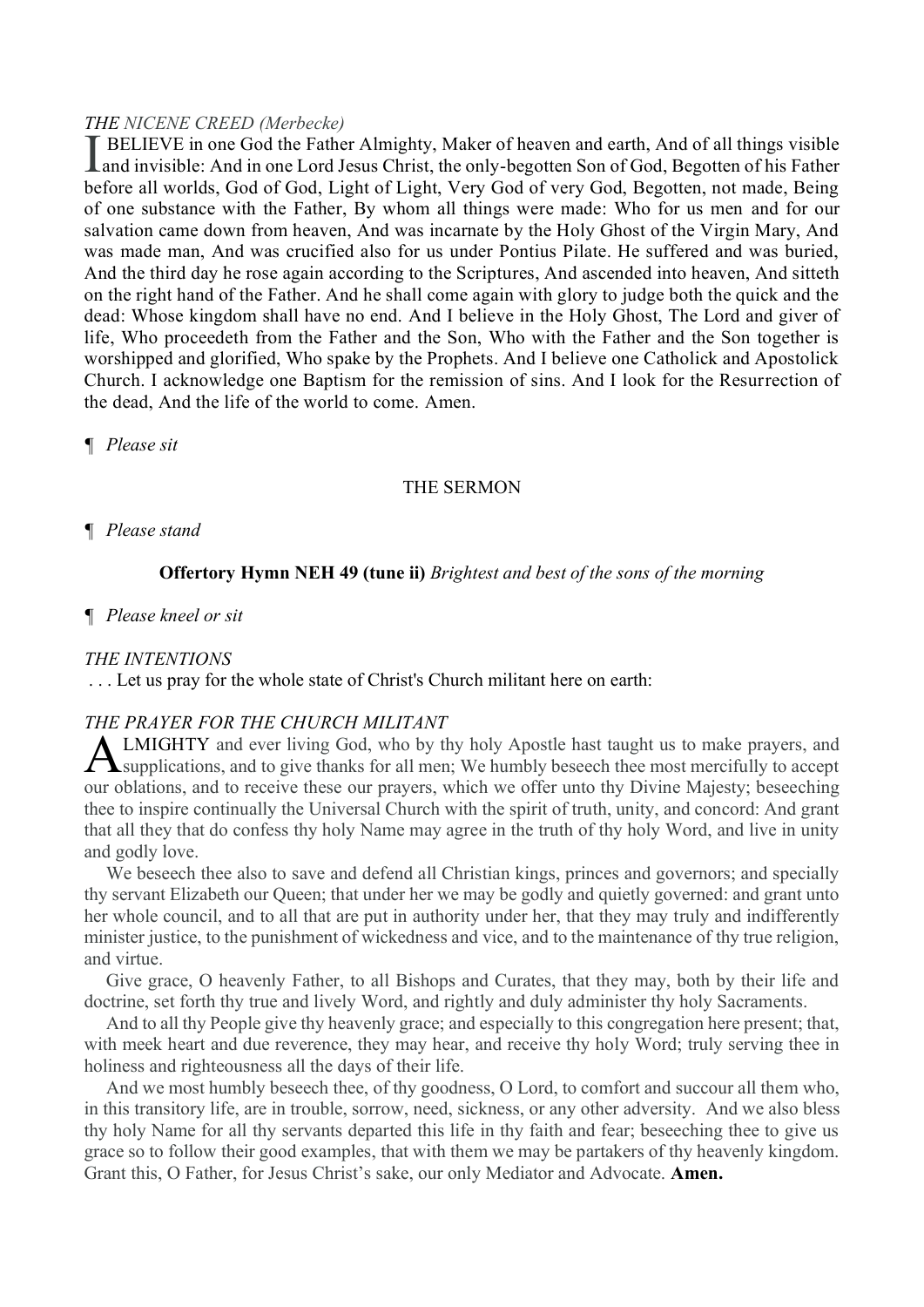#### *THE INVITATION TO CONFESSION*

 $\sqrt{\ }E$  that do truly and earnestly repent you of your sins, and are in love and charity with your The that do truly and earnestly repent you of your sins, and are in love and charity with your neighbours, and intend to lead a new life, following the commandments of God, and walking from henceforth in his holy ways; Draw near with faith, and take this holy Sacrament to your comfort; and make your humble confession to Almighty God, meekly kneeling upon your knees.

#### *THE CONFESSION*

LMIGHTY God,

**Father of our Lord Jesus Christ, Maker of all things, Judge of all men; We acknowledge and bewail our manifold sins and wickedness, Which we, from time to time, most grievously have committed, By thought, word, and deed, Against thy Divine Majesty, Provoking most justly thy wrath and indignation against us. We do earnestly repent, And are heartily sorry for these our misdoings; The remembrance of them is grievous unto us; The burden of them is intolerable. Have mercy upon us, Have mercy upon us, most merciful Father; For thy Son our Lord Jesus Christ's sake, Forgive us all that is past; And grant that we may ever hereafter Serve and please thee In newness of life, To the honour and glory of thy Name; Through Jesus Christ our Lord. Amen.**  A

#### *THE ABSOLUTION*

LMIGHTY God, our heavenly Father, who of his great mercy hath promised forgiveness of ALMIGHTY God, our heavenly Father, who of his great mercy hath promised forgiveness of Sins to all them that with hearty repentance and true faith turn unto him; Have mercy upon you; + pardon and deliver you from all your sins; confirm and strengthen you in all goodness; and bring you to life eternal; through Jesus Christ our Lord. **Amen**.

#### *THE COMFORTABLE WORDS*

EAR what comfortable words our Saviour Christ saith unto all that truly turn to him: *Come unto*  $\prod_{me}$  *all that travail and are heavy laden, and I will refresh you. So God loved the world, that he me all that travail and are heavy laden, and I will refresh you. So God loved the world, that he gave his only-begotten Son, to the end that all that believe in him should not perish, but have everlasting life.* Hear also what Saint Paul saith: *This is a true saying, and worthy of all men to be received, that Christ Jesus came into the world to save sinners.* Hear also what Saint John saith: *If any man sin, we have an Advocate with the Father, Jesus Christ the righteous; and he is the propitiation for our sins.*

#### *¶ Please stand*

*THE SURSUM CORDA* **HE** Lord be with you. **And with thy spirit.** Lift up your hearts. **We lift them up unto the Lord.** Let us give thanks unto our Lord God. **It is meet and right so to do.** 

It is very meet, right, and our bounden duty, that we should at all times, and in all places, give thanks unto thee, O Lord, Holy Father, Almighty, Everlasting God. Therefore with Angels and Archangels, and with all the company of heaven, we laud and magnify thy glorious Name; evermore praising thee, and singing: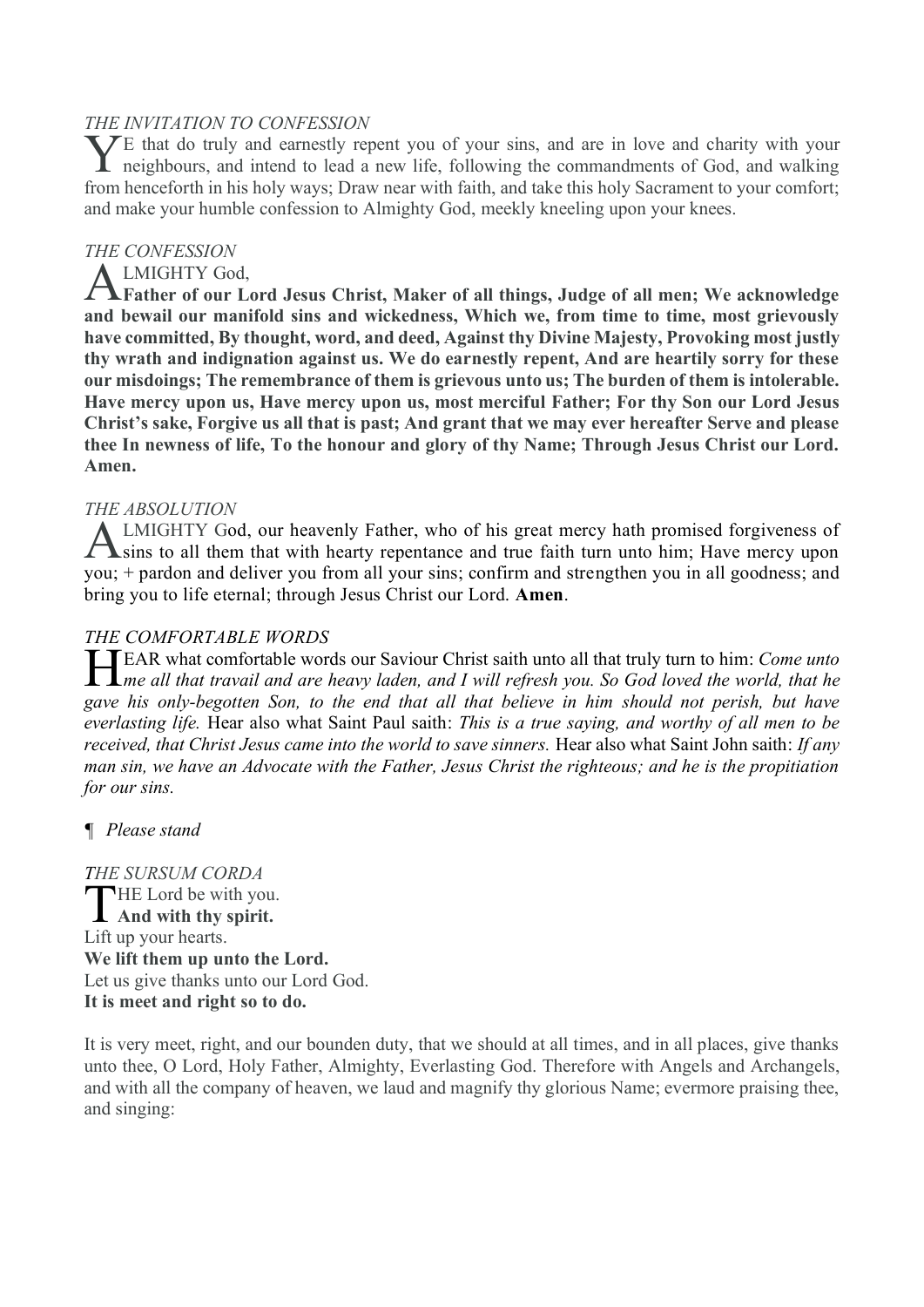#### *SANCTUS & BENEDICTUS (Bottazzo)*

OLY, holy, holy, Lord God of hosts, heaven and earth are full of thy glory: Glory be to thee, O Lord most High. + Blessed is he that cometh in the name of the Lord. Hosanna in the highest.

#### *¶ Please kneel or sit*

#### *THE PRAYER OF HUMBLE ACCESS*

W<sup>E</sup> do not presume **to come to this thy Table, O merciful Lord, trusting in our own righteousness, but in thy manifold and great mercies. We are not worthy so much as to gather up the crumbs under thy Table. But thou art the same Lord, whose property is always to have mercy: Grant us therefore, gracious Lord, so to eat the flesh of thy dear Son Jesus Christ, and to drink his blood, that our sinful bodies may be made clean by his body, and our souls washed through his most precious blood, and that we may evermore dwell in him, and he in us. Amen.**

#### *THE PRAYER OF CONSECRATION*

LMIGHTY God, our heavenly Father, who of thy tender mercy, didst give thine only Son Jesus ALMIGHTY God, our heavenly Father, who of thy tender mercy, didst give thine only Son Jesus Christ to suffer death upon the Cross for our redemption; who made there (by his one oblation of himself once offered) a full, perfect, and sufficient sacrifice, oblation, and satisfaction, for the sins of the whole world; and did institute, and in his holy Gospel command us to continue, a perpetual memory of that his precious death, until his coming again: Hear us, O merciful Father, we most humbly beseech thee; and grant that by the power of the Holy Spirit, we receiving these thy creatures of bread and wine, according to thy Son our Saviour Jesus Christ's holy institution, in remembrance of his death and passion, may be partakers of his most blessed + Body and Blood: Who, in the same night that he was betrayed, took Bread; and when he had given thanks, he brake it, and gave it to his disciples, saying: *Take, eat, this is my Body, which is given for you; Do this in remembrance of me. Likewise,* after supper, he took the Cup; and, when he had given thanks, he gave it to them, saying: *Drink ye all of this; for this is my Blood of the New Testament, which is shed for you, and for many, for the remission of sins; Do this, as oft as ye shall drink it, in remembrance of me.* **Amen.**

#### *THE AGNUS DEI (Bottazzo))*

LAMB of God, that takest away the sins of the world, have mercy upon us. O Lamb of God, that takest away the sins of the world, have mercy upon us. O Lamb of God that takest away the sins of the world, grant us thy peace. O

#### *THE INVITATION TO COMMUNION*

HE Body of our Lord Jesus Christ, which was given for thee, preserve thy body and soul unto THE Body of our Lord Jesus Christ, which was given for thee, preserve thy body and soul unto everlasting life: Take and eat this in remembrance that Christ died for thee, and feed on him in thy heart by faith with thanksgiving.

#### **Communion Anthem Louis Vierne** *Tantum ergo*

Tantum ergo sacramentum veneremur cernui, et antiquum documentum novo cedat ritui; praestet fides supplementum sensuum defectui.

Therefore so great a Sacrament Let us fall down and worship, And let the old law Give way to a new rite, And let faith stand forward To make good the defects of sense.